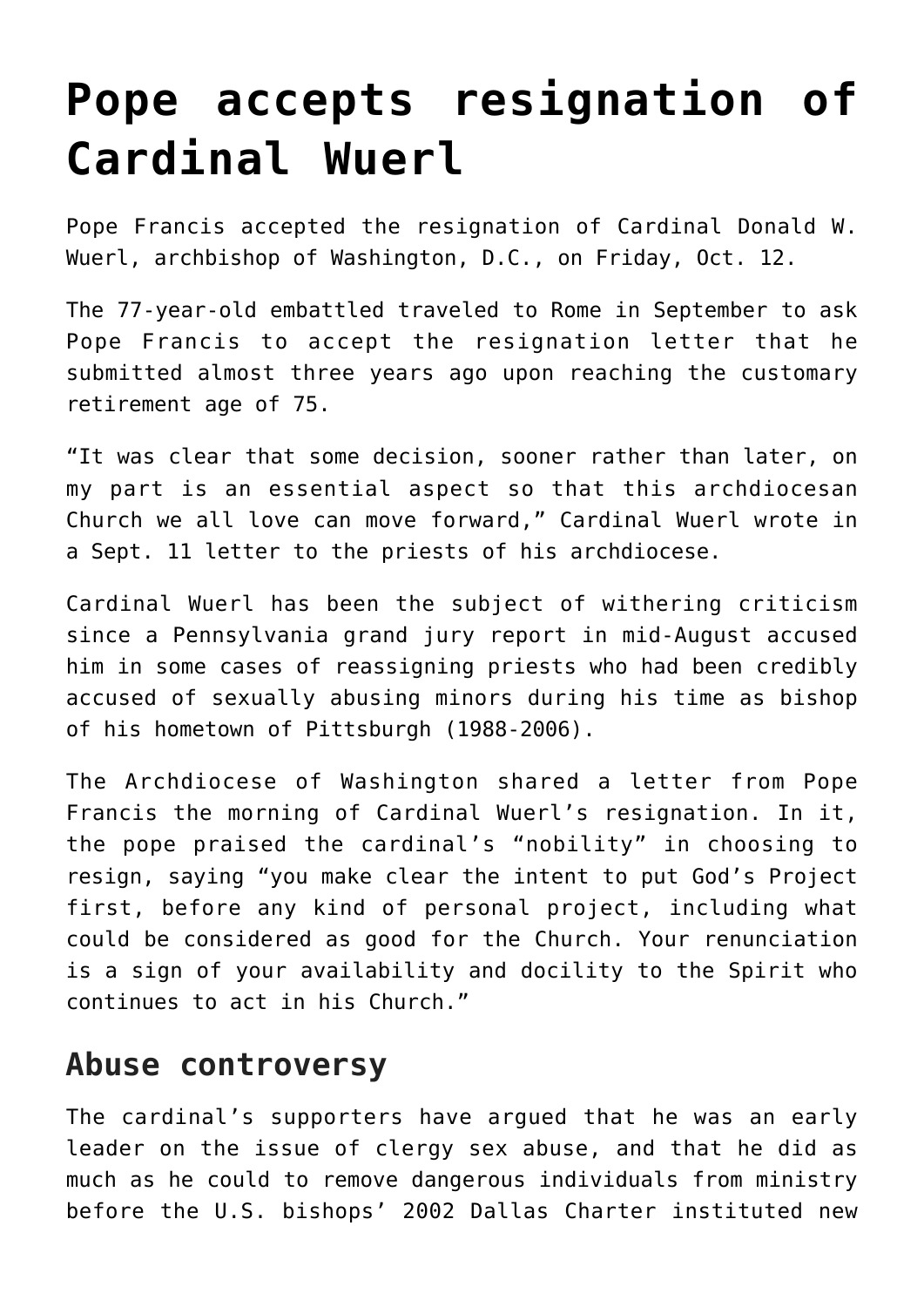norms and canonical tools.

"There are distortions and serious omissions in the grand jury report so that it incorrectly portrayed his record here. People who saw and were aware of what he did at the time understand that," Ann Rodgers, director of communications for the Diocese of Pittsburgh, told Our Sunday Visitor. Rodgers formerly worked as a local newspaper reporter in Pittsburgh who covered the religion beat and Bishop Wuerl's 18-year tenure in the Steel City.

But other observers counter that the question of whether Cardinal Wuerl should step down goes beyond his individual guilt or innocence in Pittsburgh. They argue he should resign because he was part of an episcopal establishment that failed to protect the Church's most vulnerable members.

"I think about the damage that has occurred to the Church, so this is bigger than any specific case or reference in that grand jury report," said Patricia McGuire, the president of Trinity Washington University, a Catholic university in Washington D.C.On her blog and in a recent interview with OSV, McGuire said Cardinal Wuerl should resign because his credibility as an archbishop has been compromised. By resigning, McGuire suggested that the cardinal would be displaying "a very serious and elegant act of leadership."

"I think as the leader of the archdiocese and as an important leader in Church, he can play a very serious leadership role in expressing atonement for what's happening and also to move the discussion to a different place by taking himself out of the picture and not making it about him," McGuire said.

Before the Pennsylvania grand jury report, Cardinal Wuerl had built a reputation for being one of the few bishops who early on acted on the scourge of clergy sexual abuse. He removed some accused priests from ministry, and lobbied for some of the changes the U.S. Conference of Catholic Bishops adopted in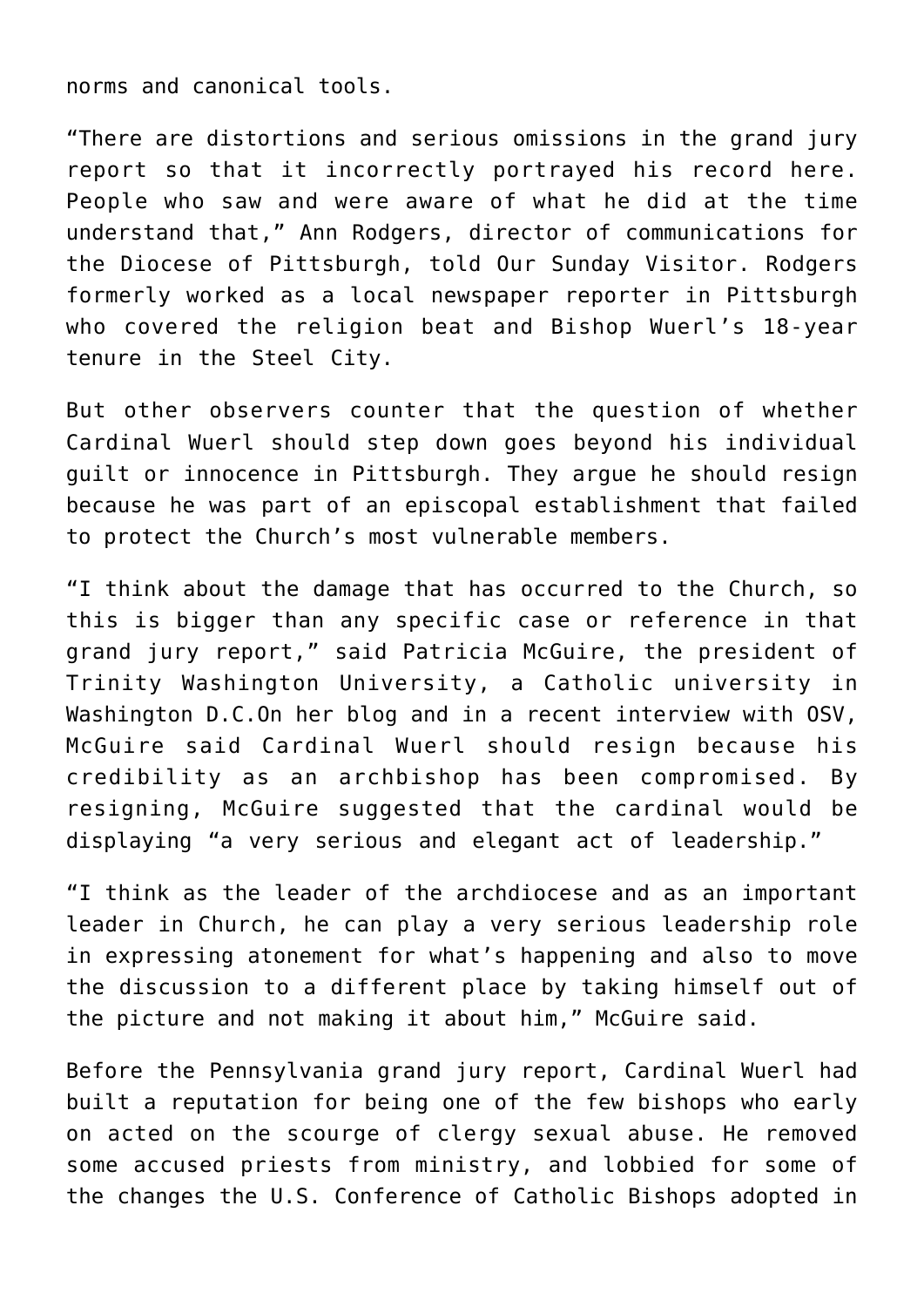2002. In one well-known case, then-Bishop Wuerl flew to Rome in 1993 to appeal a Vatican ruling that ordered him to reinstate Father Anthony J. Cipolla. The Vatican court later sided with then-Bishop Wuerl and Father Cipolla, who has since died, was kept out of ministry.

However, the grand jury documented other cases where accused priests in Pittsburgh were allowed to return to parish work. In one case, the report says then-Bishop Wuerl permitted one accused priest to be transferred to another diocese.

A considerable portion of arguments for and against Cardinal Wuerl splits along ideological lines, with conservatives calling for his dismissal and progressives defending him. But the anger has spilled out of the Catholic blogosphere and into the pews.

While Cardinal Wuerl celebrated Mass in early September, a man yelled, "Shame on you!" and walked out. A deacon assigned to the Cathedral of St. Matthew the Apostle in Washington wrote a letter, later posted online, in which he called upon the cardinal to resign and added that he could no longer assist him as a deacon or master of ceremonies.

The Washington Post reported on a private meeting between Cardinal Wuerl and the priests of his archdiocese, some of whom reportedly advised him to step down and added that it was hard for them to believe that he had never heard the rumors about his predecessor, now-Archbishop Theodore E. McCarrick, 88, who was removed from public ministry in June and resigned from the College of Cardinals in July amidst allegations that he had sexually abused seminarians and minors.

"What's moving (Cardinal Wuerl) is his priests telling him that he's lost credibility with them," McGuire said. "The deacon coming out and saying he wouldn't assist at Masses with him was stunning to me, and probably drove the point home very deeply."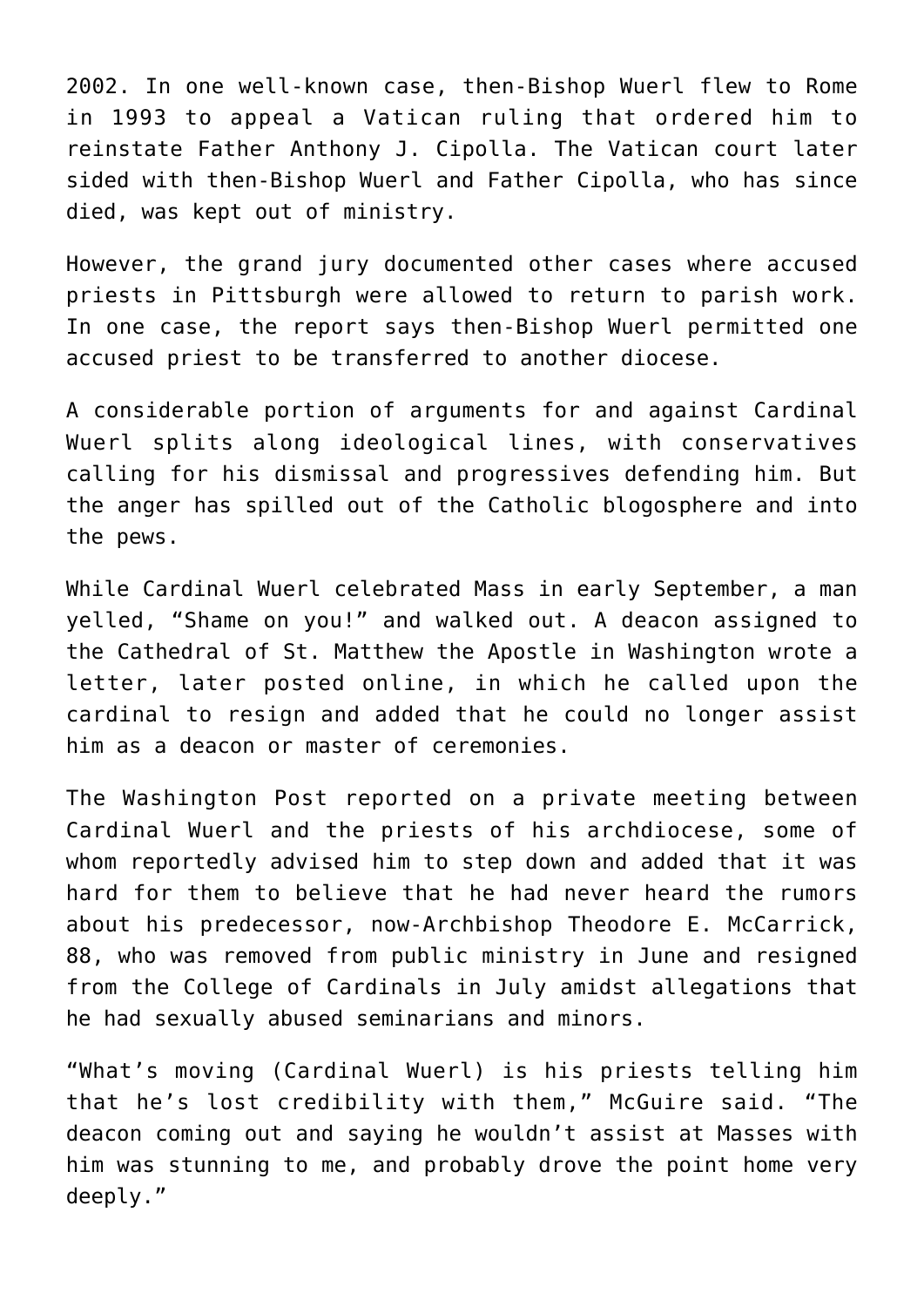## **Eventful career**

Cardinal Wuerl's episcopal career appears to be ending in as much controversy as it began when he became an auxiliary bishop in Seattle in 1986.

In the mid 1980s, the issue was an irregular situation where then-Bishop Wuerl was given administrative responsibilities at the expense of the late Seattle Archbishop Raymond Hunthausen, who had run afoul of the Vatican for some of his pastoral tendencies.

The archbishop regained his full authority the following year after appealing to a Vatican-appointed commission of three other U.S. bishops. For his part, Bishop Wuerl was sent back to his native Pittsburgh, where he was installed as the diocesan bishop in March 1988.

The Seattle situation "was, in everybody's words, unworkable," said Rodgers.

The controversial bookends to his life as a bishop contrast with what was otherwise a distinguished and accomplished career as a consummate churchman. He has served on a number of Vatican congregations, councils and commissions, as well as numerous national and international organizations such as the Papal Foundation and various committees of the U.S. Conference of Catholic Bishops.

Born in Pittsburgh on Nov. 12, 1940, Wuerl was ordained a priest in 1966 and later served as secretary to Pittsburgh Bishop John Wright, even following him to Rome when the bishop was named head of the Vatican's clergy dicastery and made a cardinal. In this capacity, Wuerl attended the 1978 conclave that elected Pope St. John Paul II as an aide to the ailing Cardinal Wright.

Benedict XVI appointed him archbishop of Washington in 2006, upon the retirement of the now-disgraced McCarrick, who had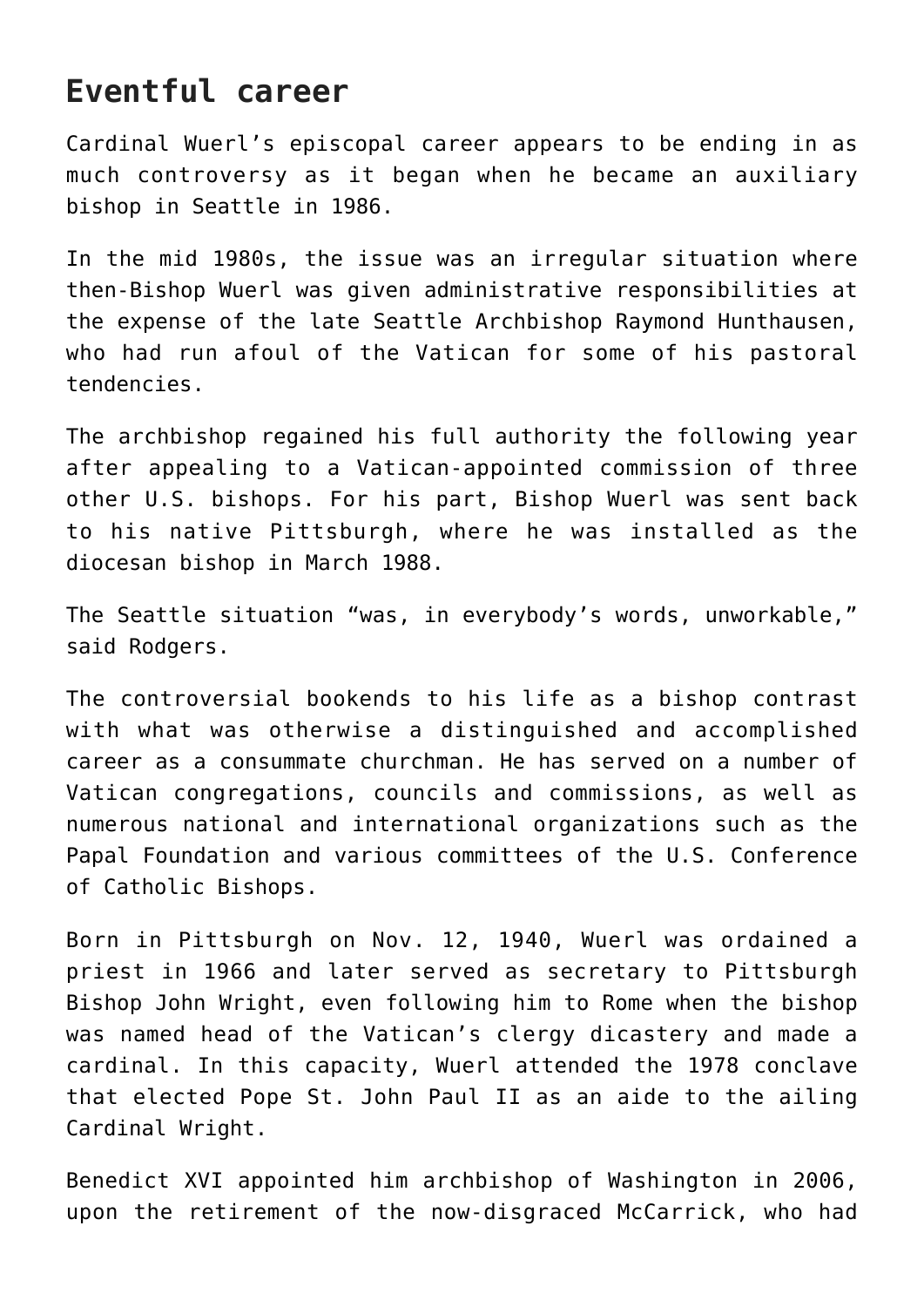led the archdiocese since 2001. Pope Benedict elevated then-Archbishop Wuerl to the College of Cardinals in November 2010, shortly after Wuerl's 70th birthday.

Pope Benedict appointed Cardinal Wuerl to help direct the October 2012 Synod of Bishops on The New Evangelization for the Transmission of the Christian Faith. Pope Francis appointed him as a member of the 2014 and 2015 Synods on the Family. Cardinal Wuerl hosted both popes in Washington, D.C., during their first pastoral visits to the United States.

## **Man of the Church**

Cardinal Wuerl is an admirer and ardent supporter of three very different popes — St. John Paul II, Benedict XVI and Francis — and sought to incorporate their insights into his local Church.

"He thinks with the Church and he believes in his heart that the Holy Spirit works in the selection of popes," Rodgers said. "So whoever is pope, he's going look at that person and say, 'How is the Spirit speaking to us through the Vicar of Christ?'"

"As a catechist, I think he really appreciated the precision of Pope Benedict's language, and as a shepherd, he really appreciated the emphasis on the personal encounter of Pope Francis," said Susan Timoney, an associate professor of pastoral studies at the Catholic University of America.

Timoney, who worked for several years in the Archdiocese of Washington as the secretary for pastoral ministry and social concerns, told OSV that Cardinal Wuerl was a natural "teaching bishop" who wrote several books, including the catechisms, "The Teaching of Christ" and "The Catholic Way." She believes the cardinal's lasting legacy will be his diocesan implementation of Amoris Laetitia, Pope Francis' 2016 postsynodal apostolic exhortation on the pastoral care of